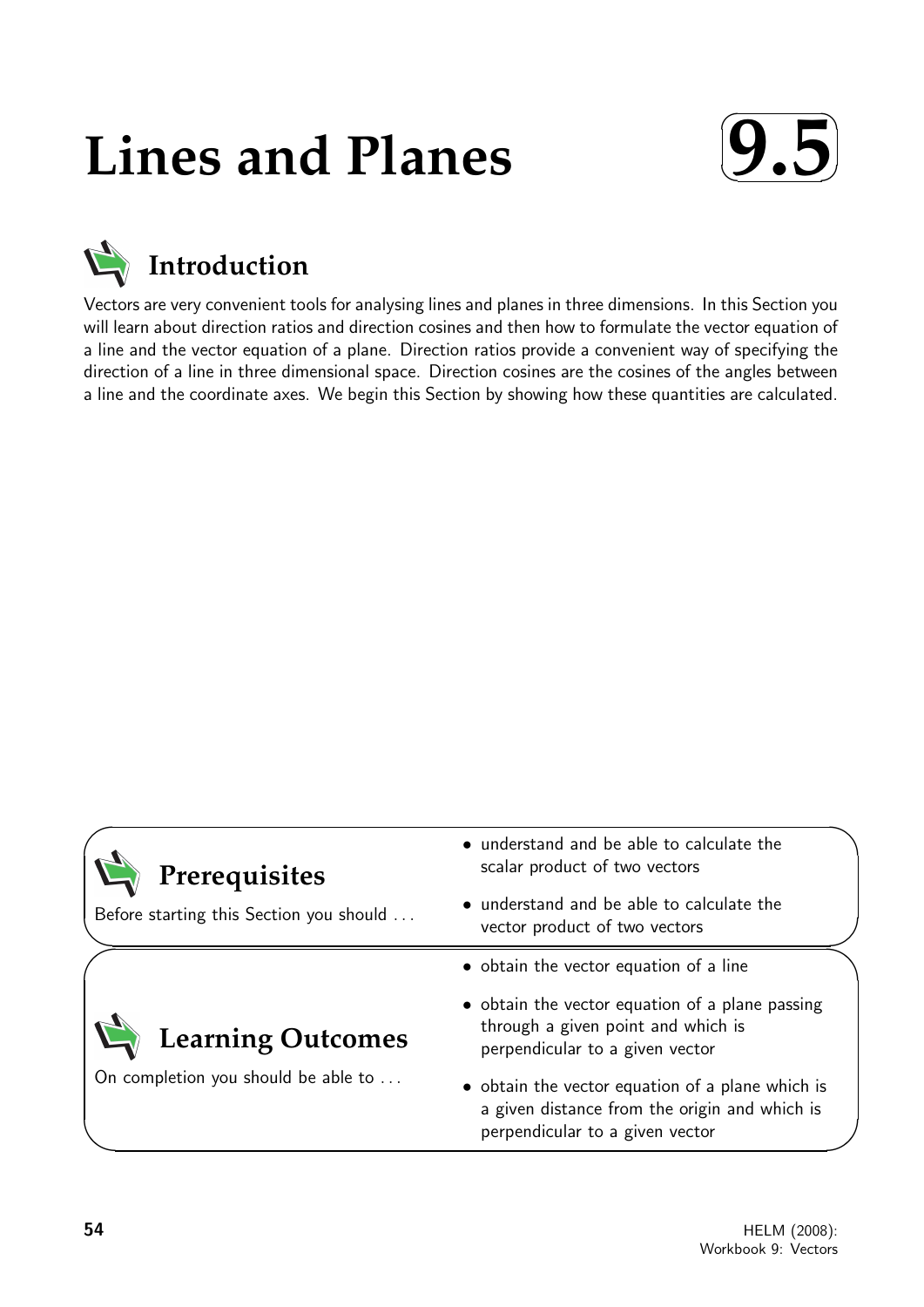

## **1. The direction ratio and direction cosines**

Consider the point  $P(4, 5)$  and its position vector  $4\underline{i} + 5\underline{j}$  shown in Figure 46.



Figure 46

The **direction ratio** of the vector  $\overrightarrow{OP}$  is defined to be 4:5. We can interpret this as stating that to move in the direction of the line  $OP$  we must move 4 units in the x direction for every 5 units in the  $y$  direction.

The **direction cosines** of the vector  $\overrightarrow{OP}$  are the cosines of the angles between the vector and each of the axes. Specifically, referring to Figure 46 these are

 $\cos \alpha$  and  $\cos \beta$ 

Noting that the length of  $\overrightarrow{OP}$  is  $\sqrt{4^2+5^2} =$ √ 41, we can write

$$
\cos \alpha = \frac{4}{\sqrt{41}}, \qquad \cos \beta = \frac{5}{\sqrt{41}}.
$$

It is conventional to label the direction cosines as  $\ell$  and m so that

$$
\ell = \frac{4}{\sqrt{41}}, \qquad m = \frac{5}{\sqrt{41}}.
$$

More generally we have the following result:



For any vector  $\underline{r} = a\underline{i} + b\underline{j}$ , its direction ratio is  $a:b$ .

Its direction cosines are

$$
\ell = \frac{a}{\sqrt{a^2 + b^2}}, \quad m = \frac{b}{\sqrt{a^2 + b^2}}
$$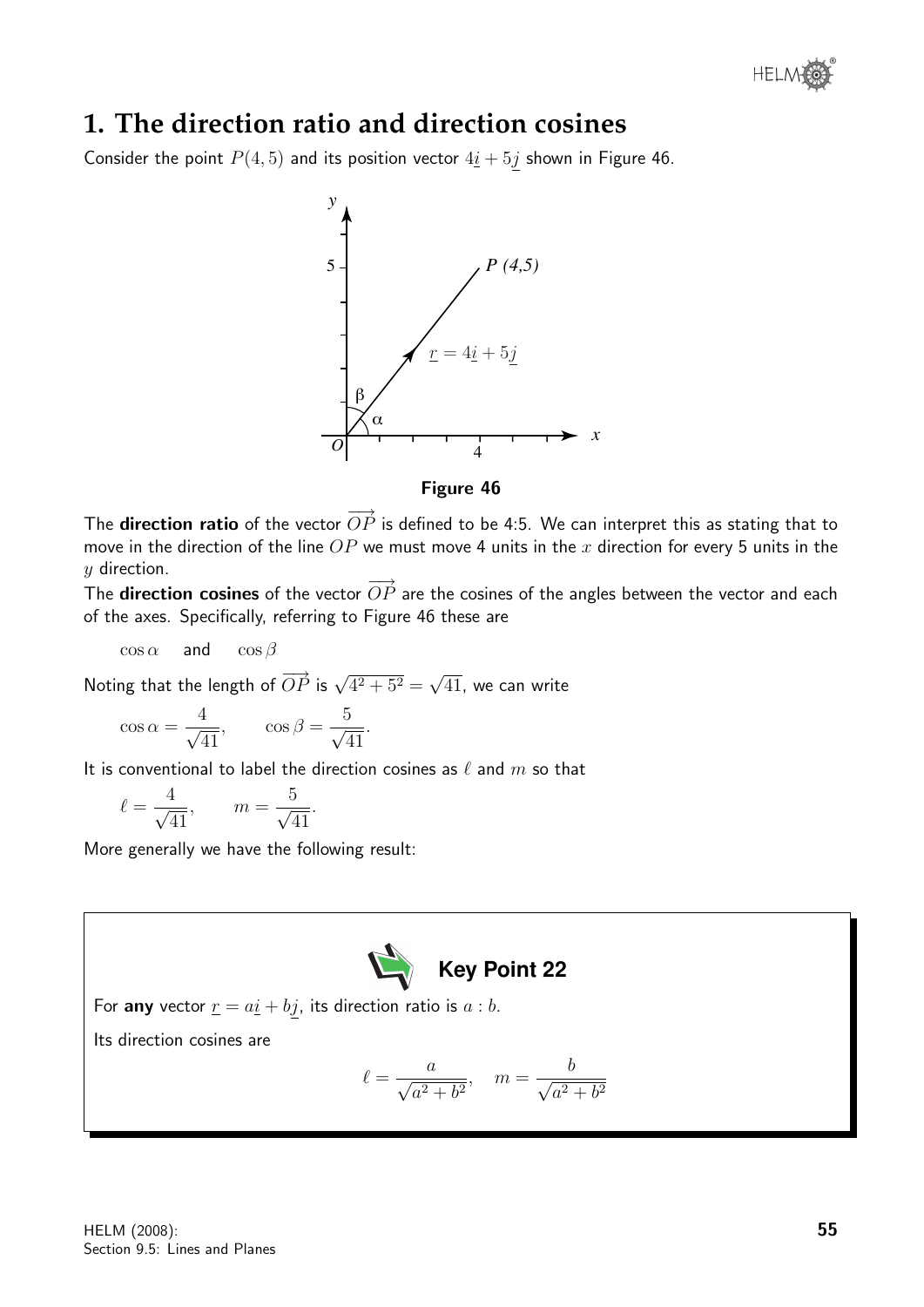

## **Example 21**

Point A has coordinates  $(3, 5)$ , and point B has coordinates  $(7, 8)$ .

- (a) Write down the vector  $\overrightarrow{AB}$ .
- (b) Find the direction ratio of the vector  $\overrightarrow{AB}$ .
- (c) Find its direction cosines,  $\ell$  and m.
- (d) Show that  $\ell^2 + m^2 = 1$ .

#### Solution

(a) 
$$
\overrightarrow{AB} = \underline{b} - \underline{a} = 4\underline{i} + 3\underline{j}
$$
.

- (b) The direction ratio of  $\overrightarrow{AB}$  is therefore 4:3.
- (c) The direction cosines are

$$
\ell = \frac{4}{\sqrt{4^2 + 3^2}} = \frac{4}{5}, \qquad m = \frac{3}{\sqrt{4^2 + 3^2}} = \frac{3}{5}
$$
\n(d)

$$
\ell^2 + m^2 = \left(\frac{4}{5}\right)^2 + \left(\frac{3}{5}\right)^2 = \frac{16}{25} + \frac{9}{25} = \frac{25}{25} = 1
$$

The final result in the previous Example is true in general:



## **Exercise**





#### Answer (a) 9 : 4, (b)  $\frac{9}{6}$ 97 ,  $\frac{4}{\sqrt{2}}$ 97 .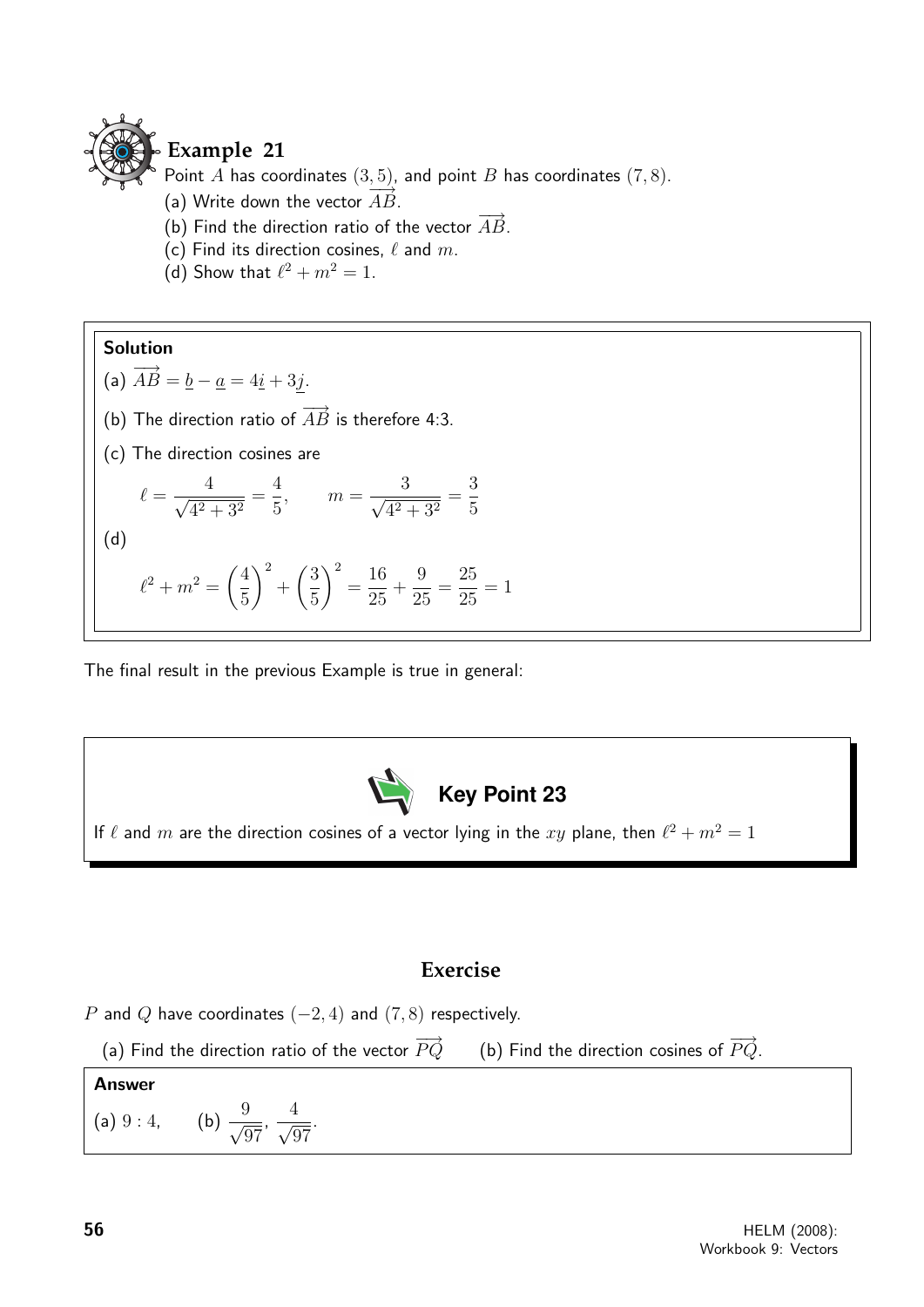

## **2. Direction ratios and cosines in three dimensions**

The concepts of direction ratio and direction cosines extend naturally to three dimensions. Consider Figure 47.



Figure 47

Given a vector  $\underline{r} = a\underline{i} + b\underline{j} + c\underline{k}$  its direction ratios are  $a:b:c$ . This means that to move in the direction of the vector we must must move  $a$  units in the  $x$  direction and  $b$  units in the  $y$  direction for every  $c$  units in the  $z$  direction.

The direction cosines are the cosines of the angles between the vector and each of the axes. It is conventional to label direction cosines as  $\ell$ , m and n and they are given by

$$
\ell = \cos \alpha = \frac{a}{\sqrt{a^2 + b^2 + c^2}}, \quad m = \cos \beta = \frac{b}{\sqrt{a^2 + b^2 + c^2}}, \quad n = \cos \gamma = \frac{c}{\sqrt{a^2 + b^2 + c^2}}
$$

Wee have the following general result:

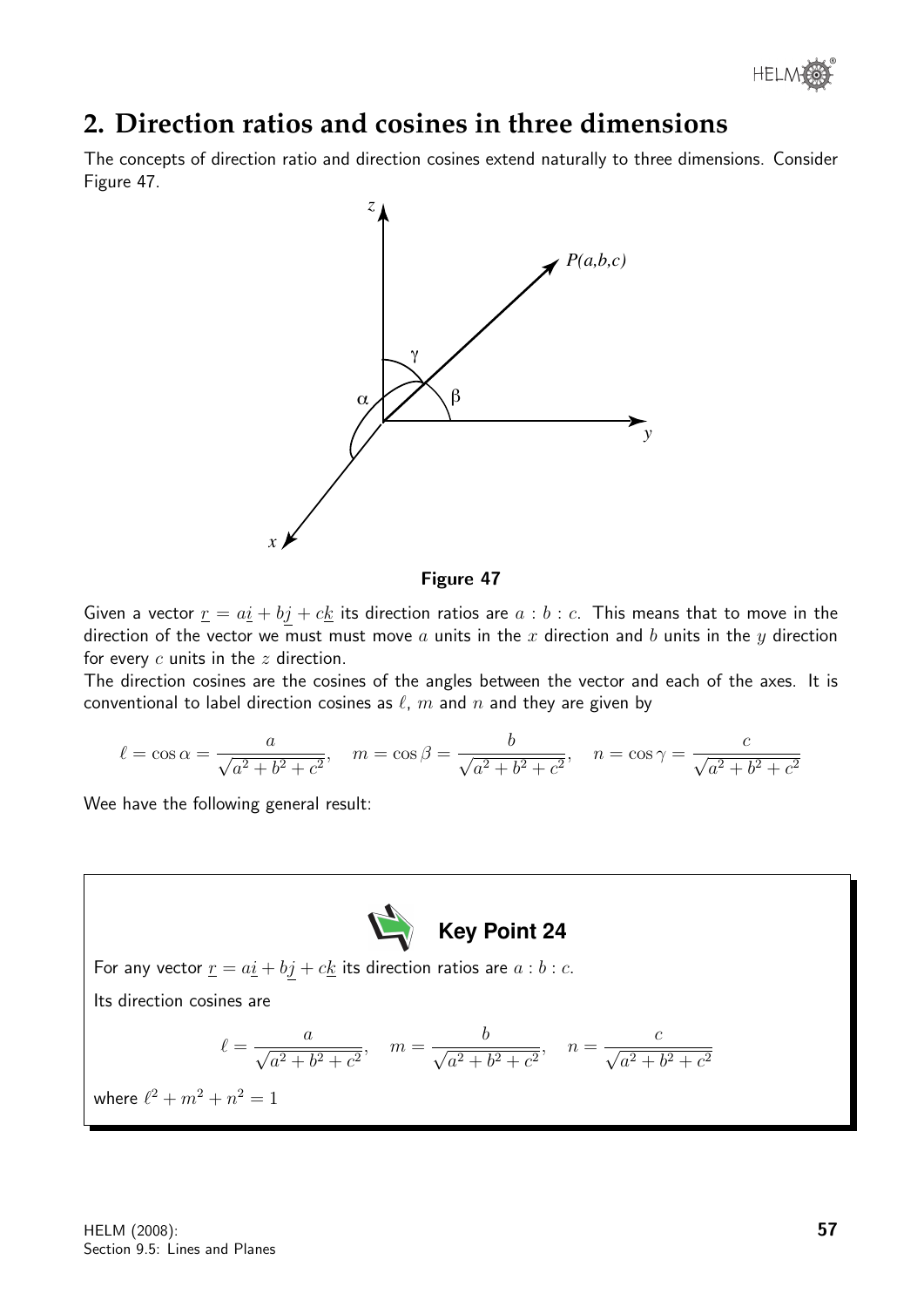#### **Exercises**

- 1. Points A and B have position vectors  $\underline{a} = -3\underline{i} + 2\underline{j} + 7\underline{k}$ , and  $\underline{b} = 3\underline{i} + 4\underline{j} 5\underline{k}$  respectively. Find
	- (a)  $\overrightarrow{AB}$
	- (b)  $|\overrightarrow{AB}|$

Answers

- (c) The direction ratios of  $\overrightarrow{AB}$
- (d) The direction cosines  $(\ell, m, n)$  of  $\overrightarrow{AB}$ .
- (e) Show that  $\ell^2 + m^2 + n^2 = 1$ .
- 2. Find the direction ratios, the direction cosines and the angles that the vector  $\overrightarrow{OP}$  makes with each of the axes when P is the point with coordinates  $(2, 4, 3)$ .
- 3. A line is inclined at  $60^{\circ}$  to the  $x$  axis and  $45^{\circ}$  to the  $y$  axis. Find its inclination to the  $z$  axis.

1. (a)  $6\underline{i} + 2\underline{j} - 12\underline{k}$ , (b)  $\sqrt{184}$ , (c)  $6: 2: -12$ , (d)  $\frac{6}{\sqrt{6}}$ 184 ,  $\frac{2}{\sqrt{2}}$ 184 ,  $\frac{-12}{\sqrt{11}}$ 184 2. 2:4:3;  $\frac{2}{\sqrt{2}}$ 29 , 4 √ 29 ,  $\frac{3}{\sqrt{2}}$ 29 ; 68.2°, 42.0°, 56.1°. 3. 60° or 120°.

## **3. The vector equation of a line**

Consider the straight line  $APB$  shown in Figure 48. This is a line in three-dimensional space.



#### Figure 48

Points A and B are fixed and known points on the line, and have position vectors  $a$  and  $b$  respectively. Point P is any other arbitrary point on the line, and has position vector r. Note that because  $\overrightarrow{AB}$ and  $\overrightarrow{AP}$  are parallel,  $\overrightarrow{AP}$  is simply a scalar multiple of  $\overrightarrow{AB}$ , that is,  $\overrightarrow{AP} = t\overrightarrow{AB}$  where t is a number.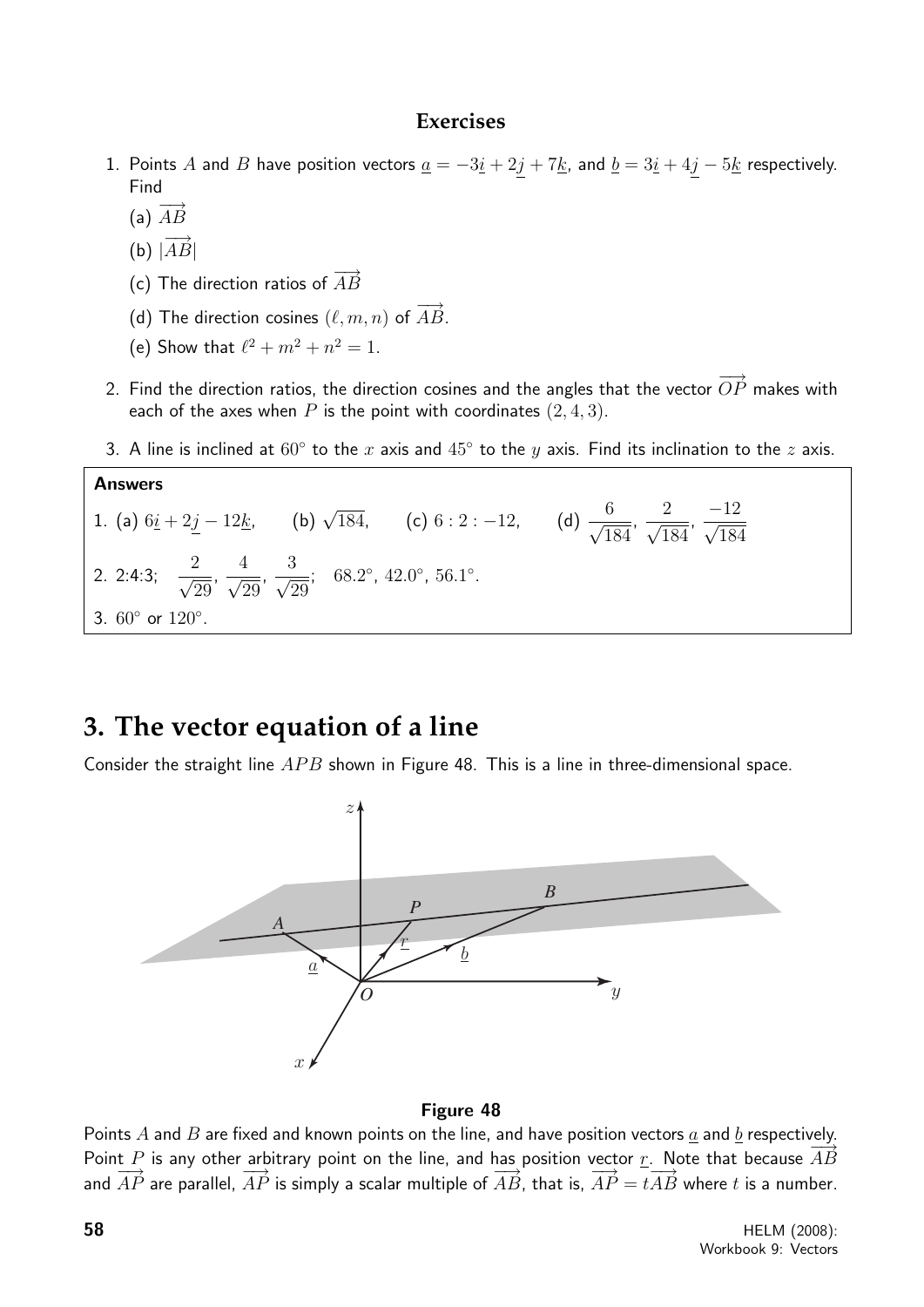

Referring to Figure 48, write down an expression for the vector  $\overrightarrow{AB}$  in terms of  $\underline{a}$ and  $\underline{b}$ .

| <b>Your solution</b>                                                   |  |  |
|------------------------------------------------------------------------|--|--|
|                                                                        |  |  |
|                                                                        |  |  |
| <b>Answer</b><br>$\overrightarrow{AB} = \underline{b} - \underline{a}$ |  |  |



Referring to Figure 48, use the triangle law for vector addition to find an expression for <u>r</u> in terms of <u>a</u>, <u>b</u> and t, where  $\overrightarrow{AP} = t\overrightarrow{AB}$ .

| Your solution                                                                                                         |  |
|-----------------------------------------------------------------------------------------------------------------------|--|
|                                                                                                                       |  |
|                                                                                                                       |  |
|                                                                                                                       |  |
| <b>Answer</b>                                                                                                         |  |
| $\overrightarrow{OP} = \overrightarrow{OA} + \overrightarrow{AP}$                                                     |  |
| so that                                                                                                               |  |
| $\underline{r} = \underline{a} + t(\underline{b} - \underline{a})$ since $\overrightarrow{AP} = t\overrightarrow{AB}$ |  |

The answer to the above Task,  $\underline{r} = \underline{a} + t(\underline{b} - \underline{a})$ , is the **vector equation of the line** through A and B. It is a rule which gives the position vector  $r$  of a general point on the line in terms of the given vectors  $a, b$ . By varying the value of t we can move to any point on the line. For example, referring to Figure 48,

|  |  | when $t = 0$ , the equation gives $r = a$ , which locates point A, |
|--|--|--------------------------------------------------------------------|
|  |  | when $t = 1$ , the equation gives $r = b$ , which locates point B. |

If  $0 < t < 1$  the point P lies on the line between A and B. If  $t > 1$  the point P lies on the line beyond B (to the right in the figure). If  $t < 0$  the point P lies on the line beyond A (to the left in the figure).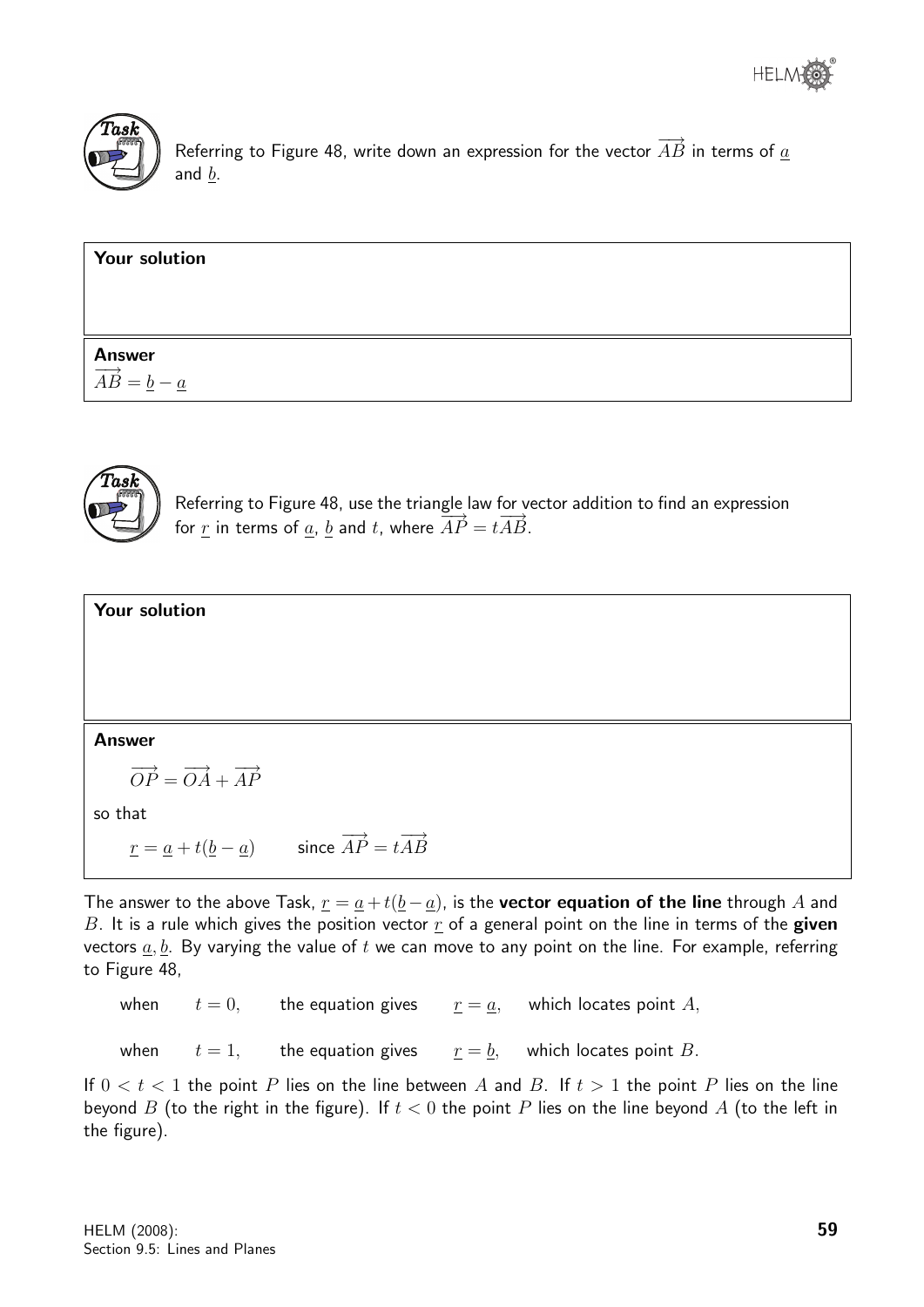

The vector equation of the line through points  $A$  and  $B$  with position vectors  $\underline{a}$  and  $\underline{b}$  is

 $\underline{r} = \underline{a} + t(\underline{b} - \underline{a})$ 



Write down the vector equation of the line which passes through the points with position vectors  $\underline{a} = 3\underline{i} + 2\underline{j}$  and  $\underline{b} = 7\underline{i} + 5\underline{j}$ . Also express the equation in column vector form.

#### Your solution

#### Answer

$$
\underline{b} - \underline{a} = (7\underline{i} + 5\underline{j}) - (3\underline{i} + 2\underline{j}) = 4\underline{i} + 3\underline{j}
$$

The equation of the line is then

$$
\underline{r} = \underline{a} + t(\underline{b} - \underline{a})
$$
  
=  $(3\underline{i} + 2\underline{j}) + t(4\underline{i} + 3\underline{j})$ 

Using column vector notation we could write

$$
\underline{r} = \begin{pmatrix} 3 \\ 2 \end{pmatrix} + t \begin{pmatrix} 4 \\ 3 \end{pmatrix}
$$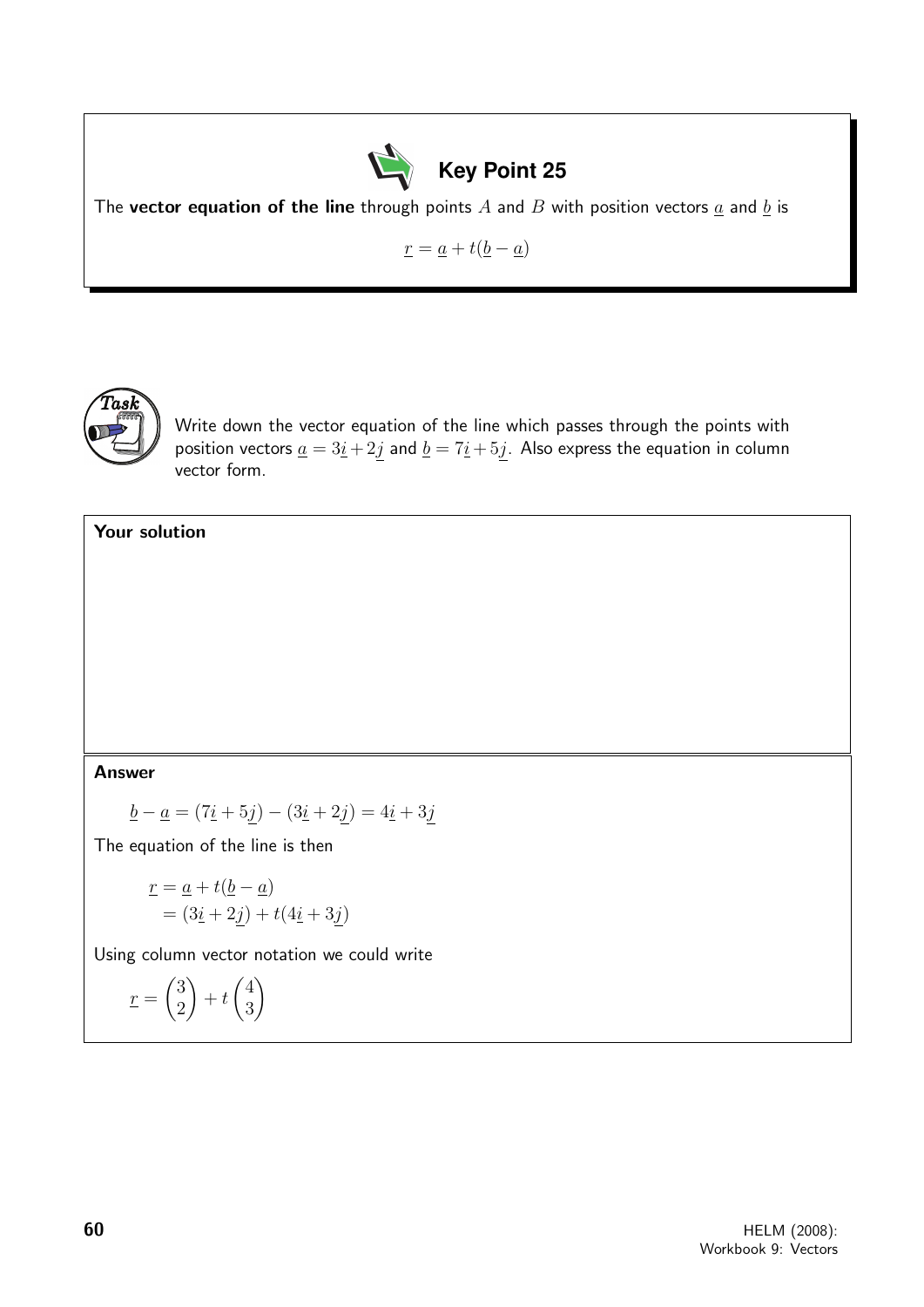



Using column vector notation, write down the vector equation of the line which passes through the points with position vectors  $\underline{a} = 5\underline{i} - 2\underline{j} + 3\underline{k}$  and  $\underline{b} = 2\underline{i} + \underline{j} - 4\underline{k}$ .

| <b>Your solution</b>                                                                                                                                                                                           |
|----------------------------------------------------------------------------------------------------------------------------------------------------------------------------------------------------------------|
|                                                                                                                                                                                                                |
|                                                                                                                                                                                                                |
|                                                                                                                                                                                                                |
|                                                                                                                                                                                                                |
|                                                                                                                                                                                                                |
| <b>Answer</b>                                                                                                                                                                                                  |
| Using column vector notation note that $\underline{b} - \underline{a} = \begin{pmatrix} 2 \\ 1 \\ -4 \end{pmatrix} - \begin{pmatrix} 5 \\ -2 \\ 3 \end{pmatrix} = \begin{pmatrix} -3 \\ 3 \\ -7 \end{pmatrix}$ |
| The equation of the line is then $\underline{r} = \underline{a} + t(\underline{b} - \underline{a}) = \begin{pmatrix} 5 \\ -2 \\ 3 \end{pmatrix} + t \begin{pmatrix} -3 \\ 3 \\ -7 \end{pmatrix}$               |

### **Cartesian form**

On occasions it is useful to convert the vector form of the equation of a straight line into Cartesian form. Suppose we write

$$
\underline{a} = \begin{pmatrix} a_1 \\ a_2 \\ a_3 \end{pmatrix}, \qquad \underline{b} = \begin{pmatrix} b_1 \\ b_2 \\ b_3 \end{pmatrix}, \qquad \underline{r} = \begin{pmatrix} x \\ y \\ z \end{pmatrix}
$$

then  $\underline{r} = \underline{a} + t(\underline{b} - \underline{a})$  implies

$$
\begin{pmatrix} x \ y \ z \end{pmatrix} = \begin{pmatrix} a_1 \ a_2 \ a_3 \end{pmatrix} + t \begin{pmatrix} b_1 - a_1 \ b_2 - a_2 \ b_3 - a_3 \end{pmatrix} = \begin{pmatrix} a_1 + t(b_1 - a_1) \ a_2 + t(b_2 - a_2) \ a_3 + t(b_3 - a_3) \end{pmatrix}
$$

Equating the individual components we find

 $x = a_1 + t(b_1 - a_1),$  or equivalently  $t =$  $x - a_1$  $b_1 - a_1$ 

$$
y = a_2 + t(b_2 - a_2)
$$
, or equivalently  $t = \frac{y - a_2}{b_2 - a_2}$ 

$$
z = a_3 + t(b_3 - a_3)
$$
, or equivalently  $t = \frac{z - a_3}{b_3 - a_3}$ 

HELM (2008): Section 9.5: Lines and Planes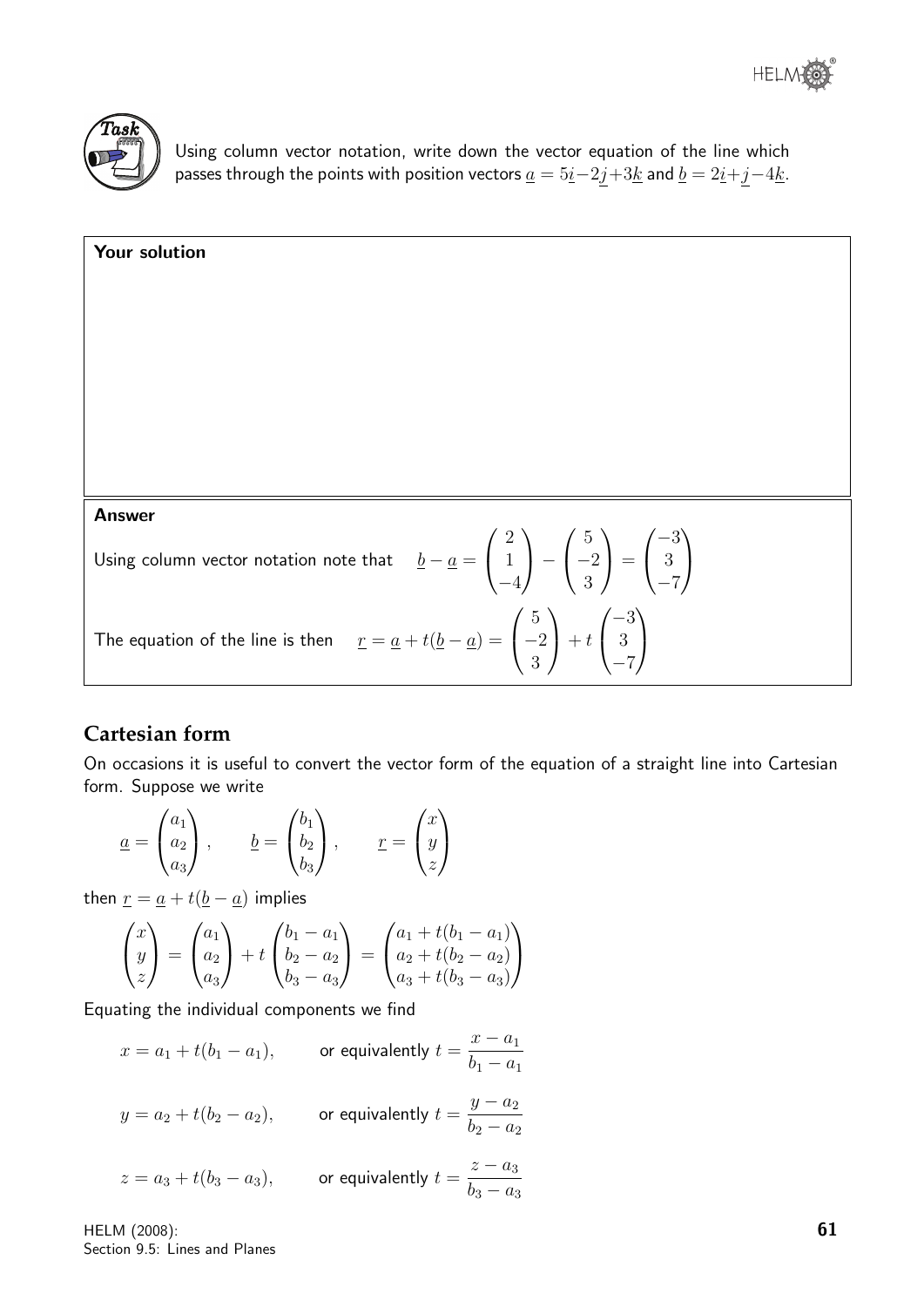Each expression on the right is equal to  $t$  and so we can write

$$
\frac{x - a_1}{b_1 - a_1} = \frac{y - a_2}{b_2 - a_2} = \frac{z - a_3}{b_3 - a_3}
$$

This gives the Cartesian form of the equations of the straight line which passes through the points with coordinates  $(a_1, a_2, a_3)$  and  $(b_1, b_2, b_3)$ .



The Cartesian form of the equation of the straight line which passes through the points with coordinates  $(a_1, a_2, a_3)$  and  $(b_1, b_2, b_3)$  is

$$
\frac{x - a_1}{b_1 - a_1} = \frac{y - a_2}{b_2 - a_2} = \frac{z - a_3}{b_3 - a_3}
$$



#### **Example 22**

- (a) Write down the Cartesian form of the equation of the straight line which passes through the two points  $(9, 3, -2)$  and  $(4, 5, -1)$ .
- (b) State the equivalent vector equation.

Solution  
\n(a)  
\n
$$
\frac{x-9}{4-9} = \frac{y-3}{5-3} = \frac{z-(-2)}{-1-(-2)}
$$
\nthat is  
\n
$$
\frac{x-9}{-5} = \frac{y-3}{2} = \frac{z+2}{1}
$$
 (Cartesian form)  
\n(b) The vector equation is  
\n
$$
\underline{r} = \underline{a} + t(\underline{b} - \underline{a})
$$
\n
$$
= \begin{pmatrix} 9 \\ 3 \\ -2 \end{pmatrix} + t(\begin{pmatrix} 4 \\ 5 \\ -1 \end{pmatrix} - \begin{pmatrix} 9 \\ 3 \\ -2 \end{pmatrix})
$$
\n
$$
= \begin{pmatrix} 9 \\ 3 \\ -2 \end{pmatrix} + t(\begin{pmatrix} -5 \\ 2 \\ 1 \end{pmatrix})
$$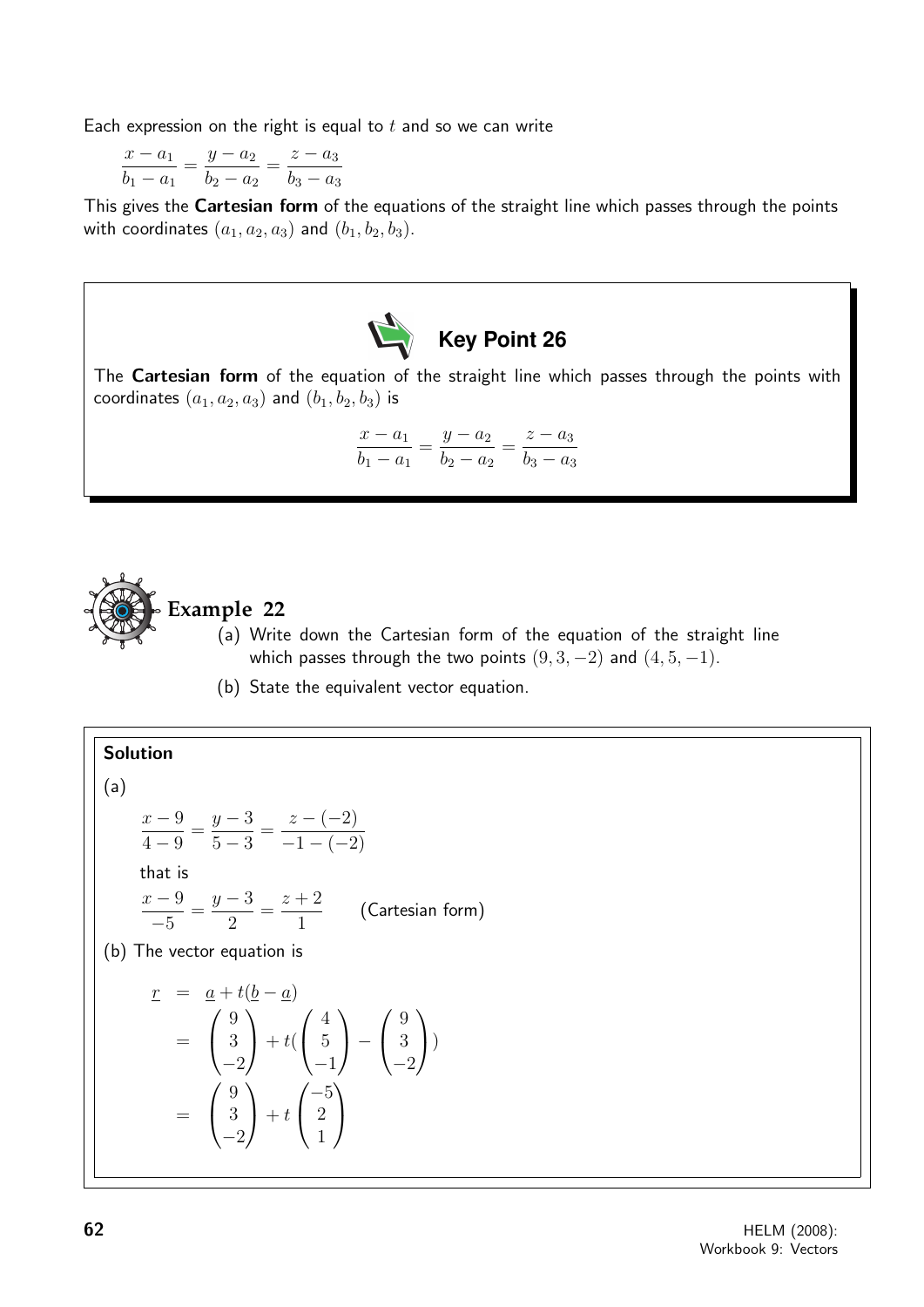

#### **Exercises**

1. (a) Write down the vector  $\overrightarrow{AB}$  joining the points A and B with coordinates (3, 2, 7) and  $(-1, 2, 3)$  respectively.

(b) Find the equation of the straight line through  $A$  and  $B$ .

- 2. Write down the vector equation of the line passing through the points with position vectors  $\underline{p} = 3\underline{i} + 7\underline{j} - 2\underline{k}$  and  $\underline{q} = -3\underline{i} + 2\underline{j} + 2\underline{k}$ . Find also the Cartesian equation of this line.
- 3. Find the vector equation of the line passing through  $(9, 1, 2)$  and which is parallel to the vector  $(1, 1, 1).$

Answers  
\n1. (a) 
$$
-4\underline{i} - 4\underline{k}
$$
. (b)  $\underline{r} = \begin{pmatrix} 3 \\ 2 \\ 7 \end{pmatrix} + t \begin{pmatrix} -4 \\ 0 \\ -4 \end{pmatrix}$ .  
\n2.  $\underline{r} = \begin{pmatrix} 3 \\ 7 \\ -2 \end{pmatrix} + t \begin{pmatrix} -6 \\ -5 \\ 4 \end{pmatrix}$ . Cartesian form  $\frac{x-3}{-6} = \frac{y-7}{-5} = \frac{z+2}{4}$ .  
\n3.  $\underline{r} = \begin{pmatrix} 9 \\ 1 \\ 2 \end{pmatrix} + t \begin{pmatrix} 1 \\ 1 \\ 1 \end{pmatrix}$ .

## **4. The vector equation of a plane**

Consider the plane shown in Figure 49.



#### Figure 49

Suppose that A is a fixed point in the plane and has position vector  $\underline{a}$ . Suppose that P is any other arbitrary point in the plane with position vector r. Clearly the vector  $\overrightarrow{AP}$  lies in the plane.

HELM (2008): Section 9.5: Lines and Planes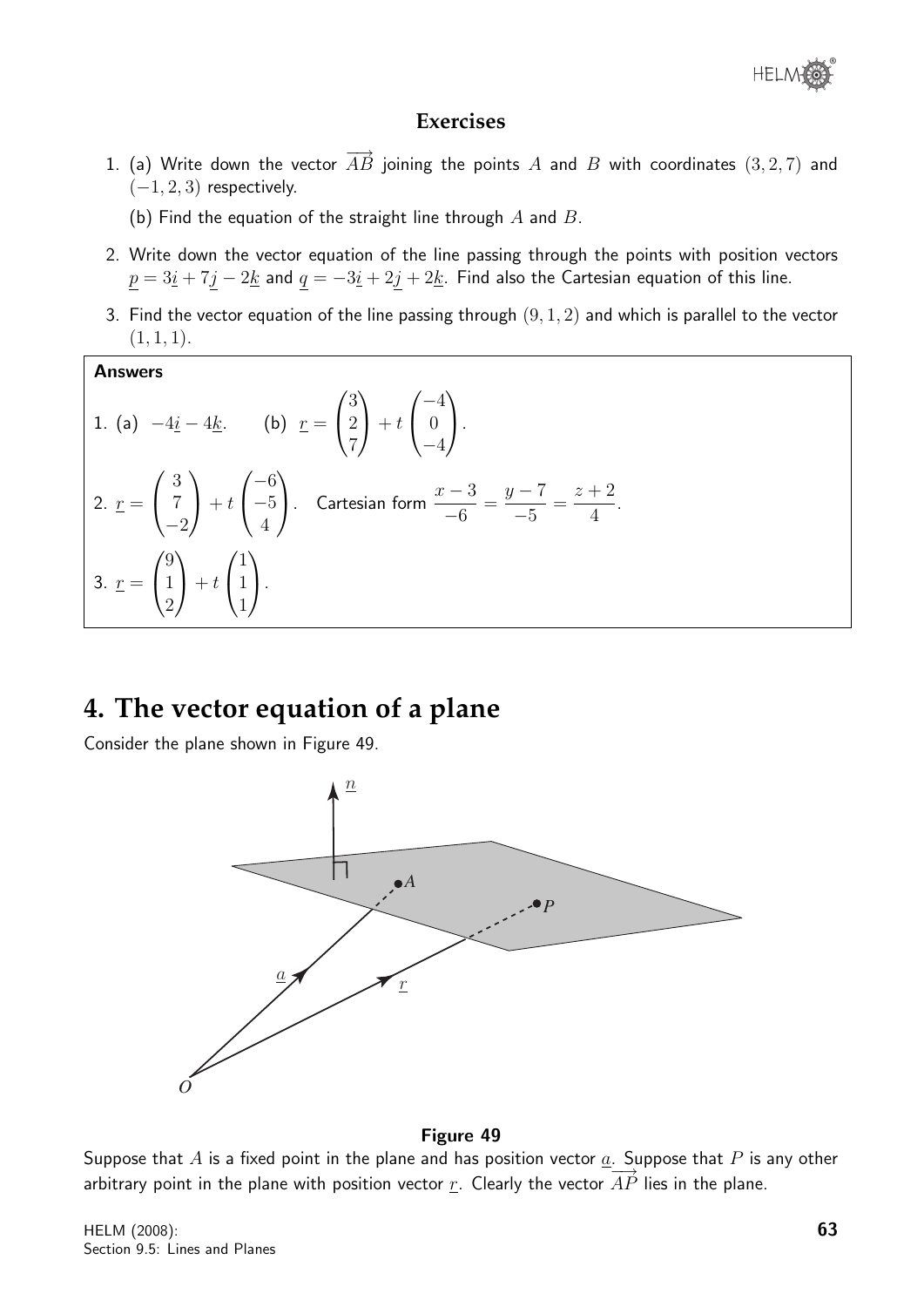

Referring to Figure 49, find the vector  $\overrightarrow{AP}$  in terms of  $\underline{a}$  and  $\underline{r}$ .

| <b>Your solution</b> |  |  |
|----------------------|--|--|
| <b>Answer</b>        |  |  |
|                      |  |  |

Also shown in Figure 49 is a vector which is perpendicular to the plane and denoted by  $n$ .



What relationship exists between  $\underline{n}$  and the vector  $\overrightarrow{AP}$ ?

Hint: think about the scalar product:

| <b>Your solution</b>                                                                                |
|-----------------------------------------------------------------------------------------------------|
|                                                                                                     |
|                                                                                                     |
|                                                                                                     |
| <b>Answer</b>                                                                                       |
| Because $\overrightarrow{AP}$ and n are perpendicular their scalar product must equal zero, that is |
| $(r-a).n = 0$ so that $r.n = a.n$                                                                   |

The answer to the above Task,  $r.n = a.n$ , is the **equation of a plane**, written in vector form, passing through  $A$  and perpendicular to  $n$ .



A plane perpendicular to the vector  $\underline{n}$  and passing through the point with position vector  $\underline{a}$ , has equation

 $\underline{r}.\underline{n} = \underline{a}.\underline{n}$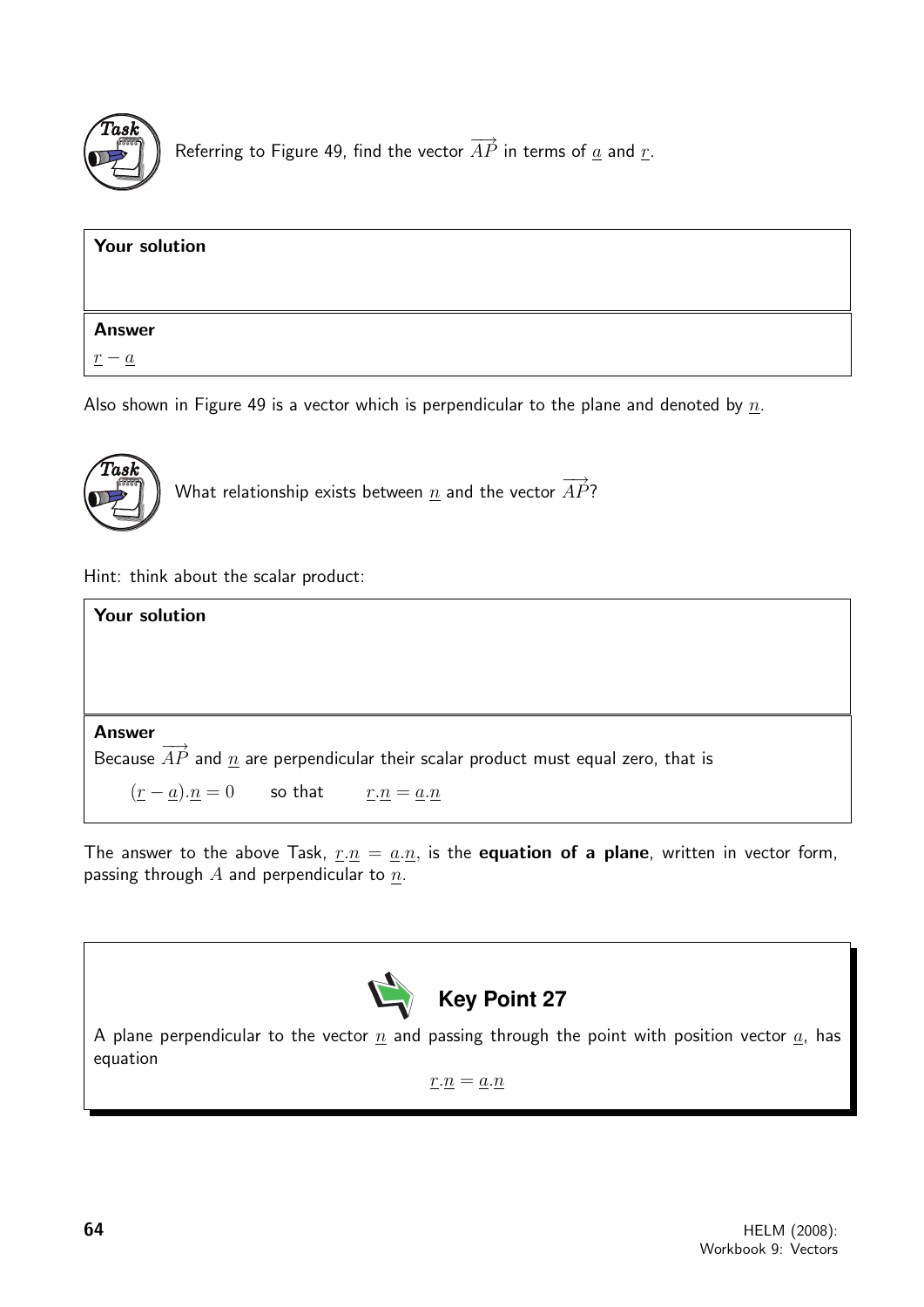

In this formula it does not matter whether or not  $n$  is a unit vector.

If  $\hat{n}$  is a unit vector then  $\underline{a}.\hat{n}$  represents the perpendicular distance from the origin to the plane which we usually denote by  $d$  (for details of this see Section 9.3). Hence we can write

 $r.\hat{n} = d$ 

This is the **equation of a plane**, written in vector form, with unit normal  $\hat{n}$  and which is a perpendicular distance d from O.



A plane with unit normal  $\hat{n}$ , which is a perpendicular distance  $d$  from  $O$  is given by

 $r.\hat{n} = d$ 



## **Example 23**

(a) Find the vector equation of the plane which passes through the point with position vector  $3\underline{i} + 2\underline{j} + 5\underline{k}$  and which is perpendicular to  $\underline{i} + \underline{k}$ .

(b) Find the Cartesian equation of this plane.

#### Solution

(a) Using the previous results we can write down the equation

 $r.(\underline{i} + \underline{k}) = (3\underline{i} + 2\underline{j} + 5\underline{k}).(\underline{i} + \underline{k}) = 3 + 5 = 8$ 

(b) Writing  $\underline{r}$  as  $x\underline{i} + y\underline{j} + z\underline{k}$  we have the Cartesian form:

 $(xi + yj + zk) \cdot (i + k) = 8$ so that

$$
x + z = 8
$$